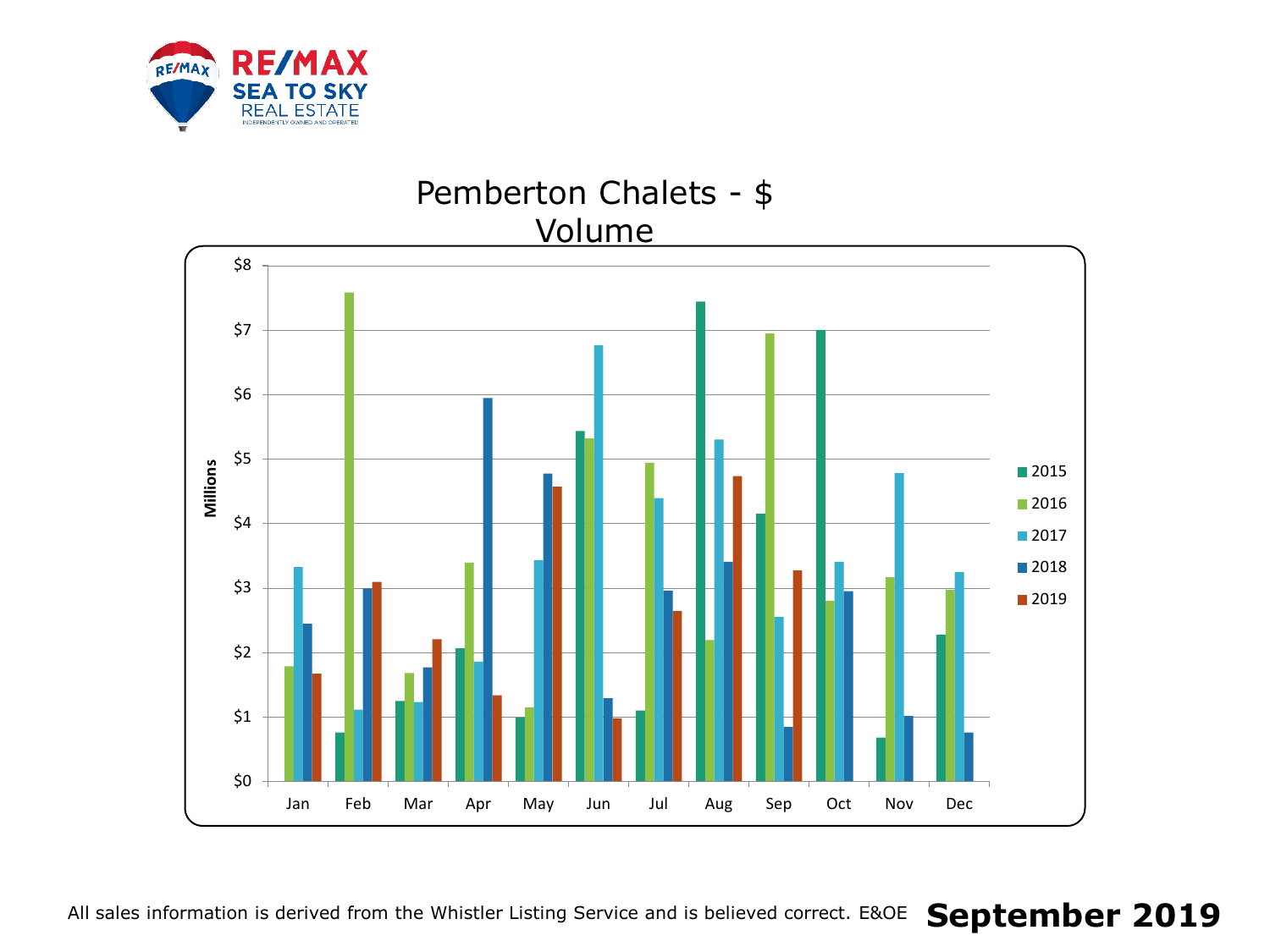

# Pemberton Chalets - **Transactions**



All sales information is derived from the Whistler Listing Service and is believed correct. E&OE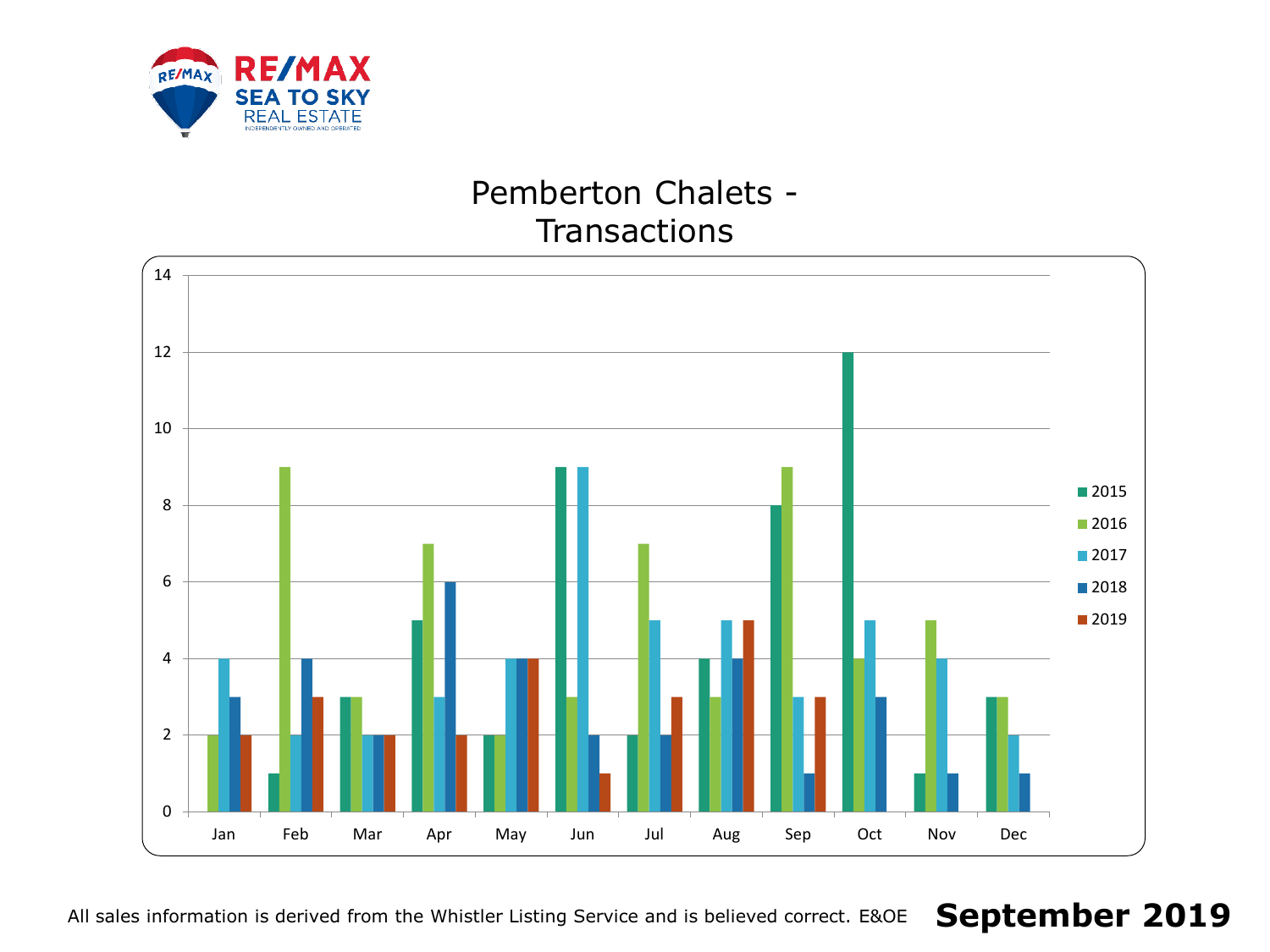

# Pemberton Condos - \$ Volume

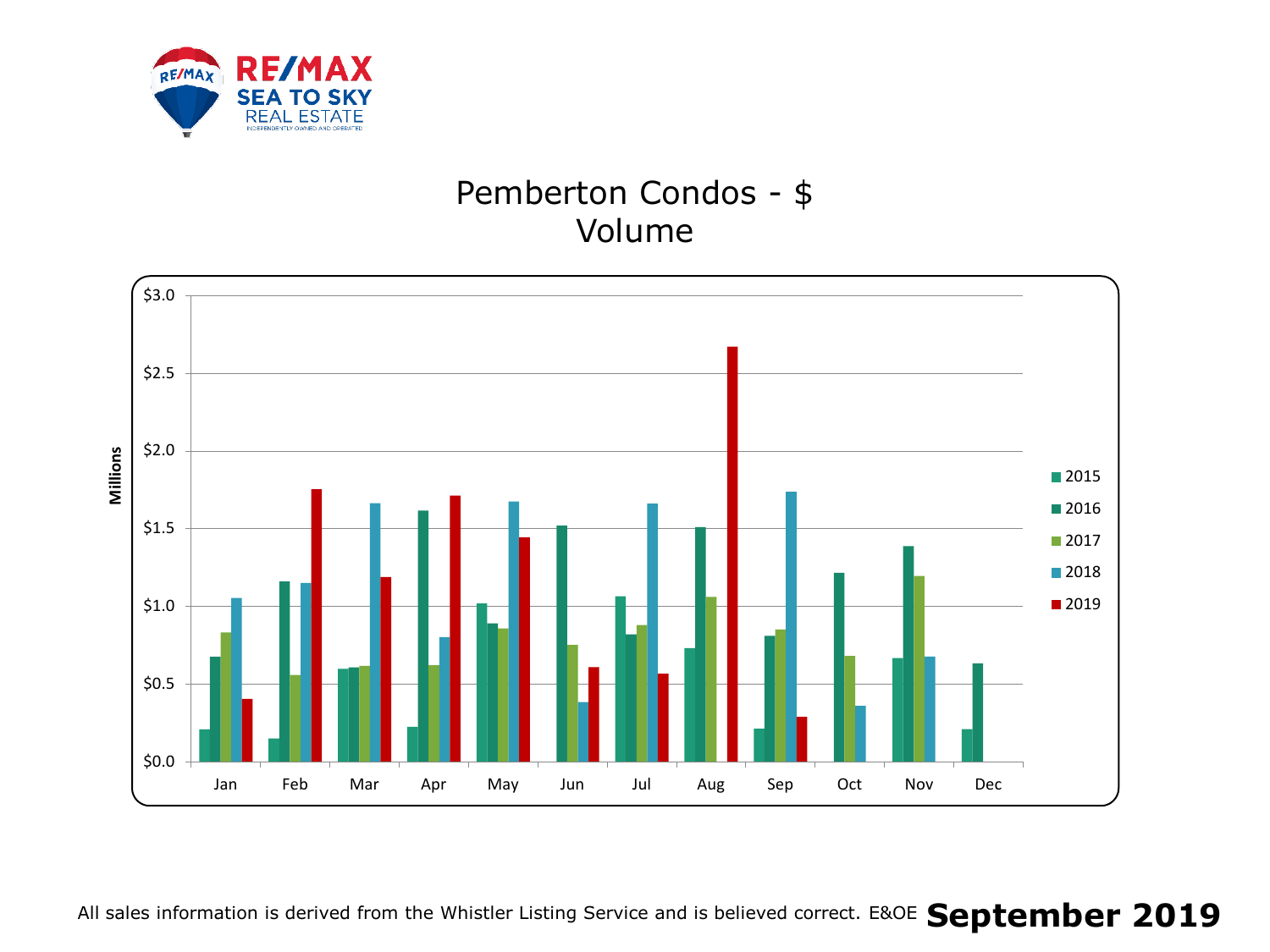

# Pemberton Condos - Transactions

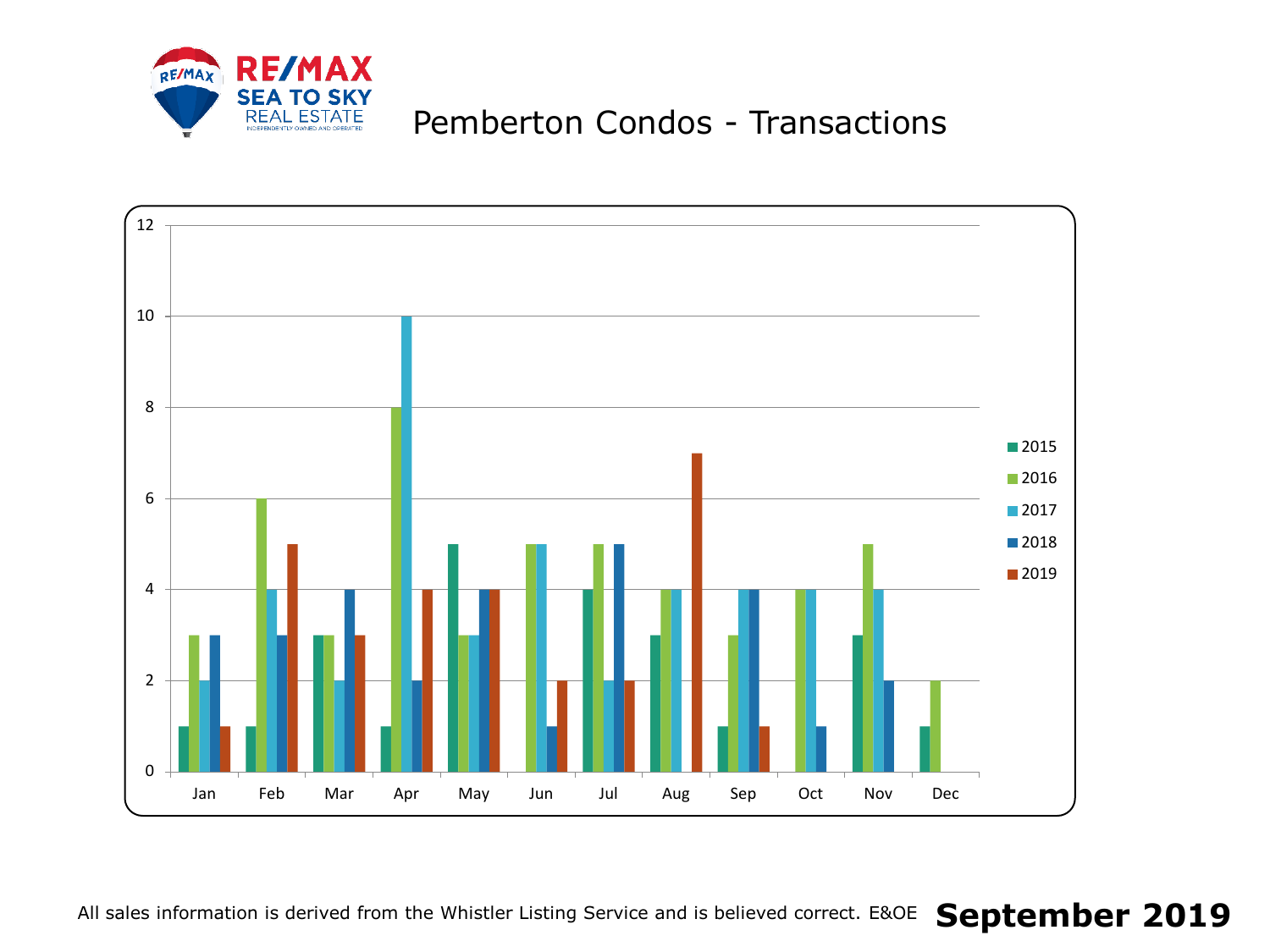

### Pemberton Mobile Homes - \$ Volume

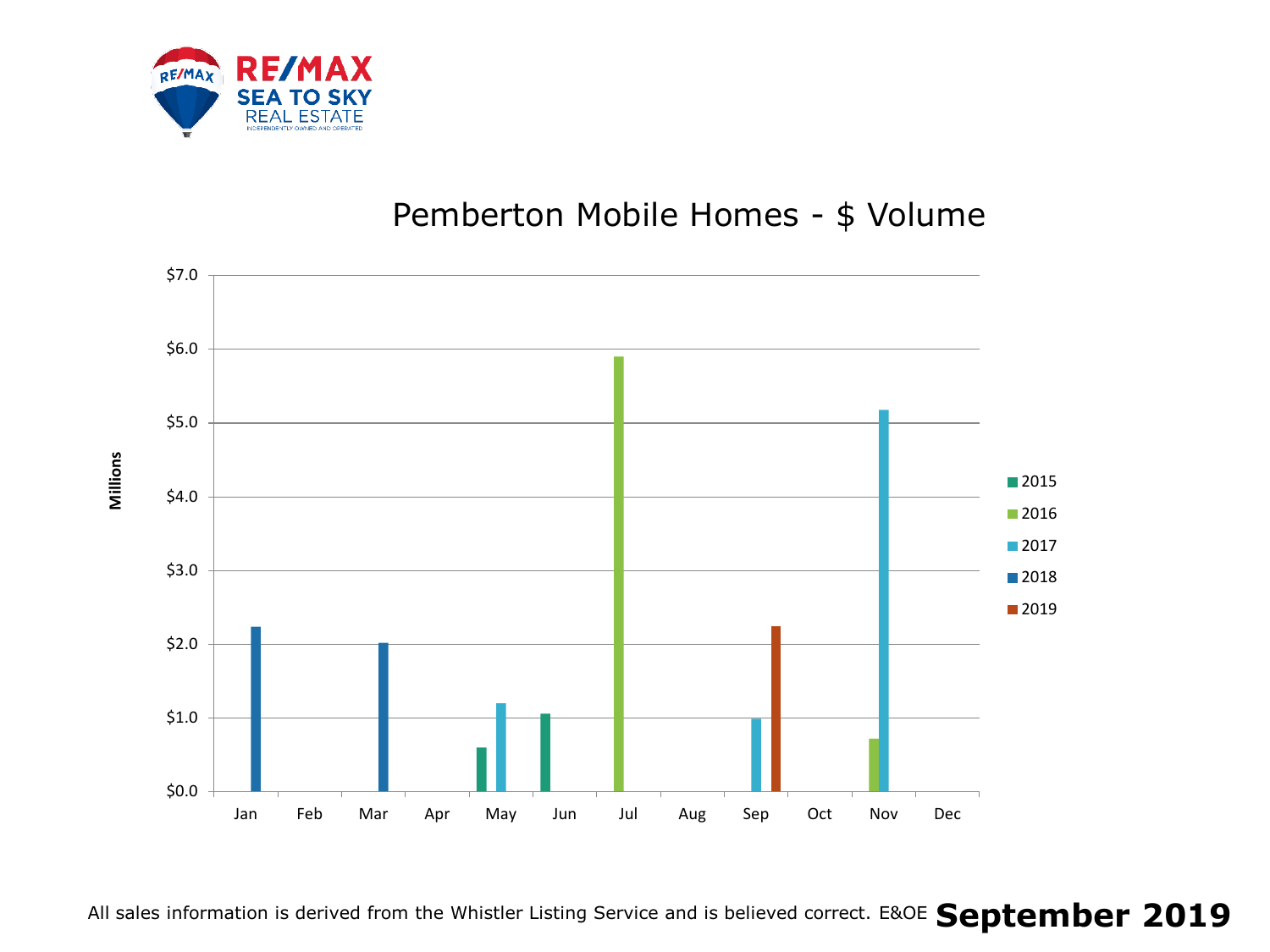

#### Pemberton Mobile Homes - Transactions

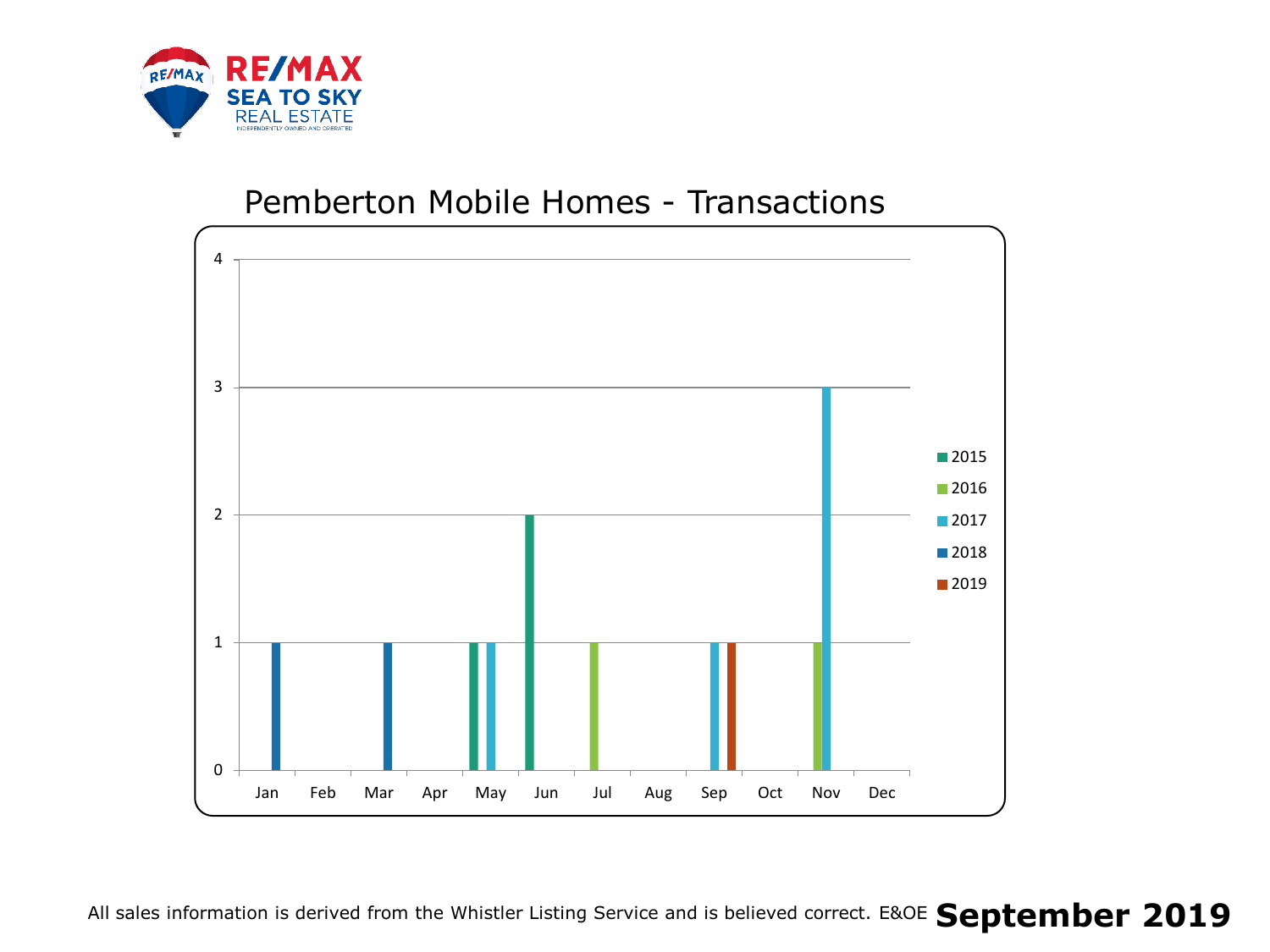

# Pemberton Townhomes - \$ Volume

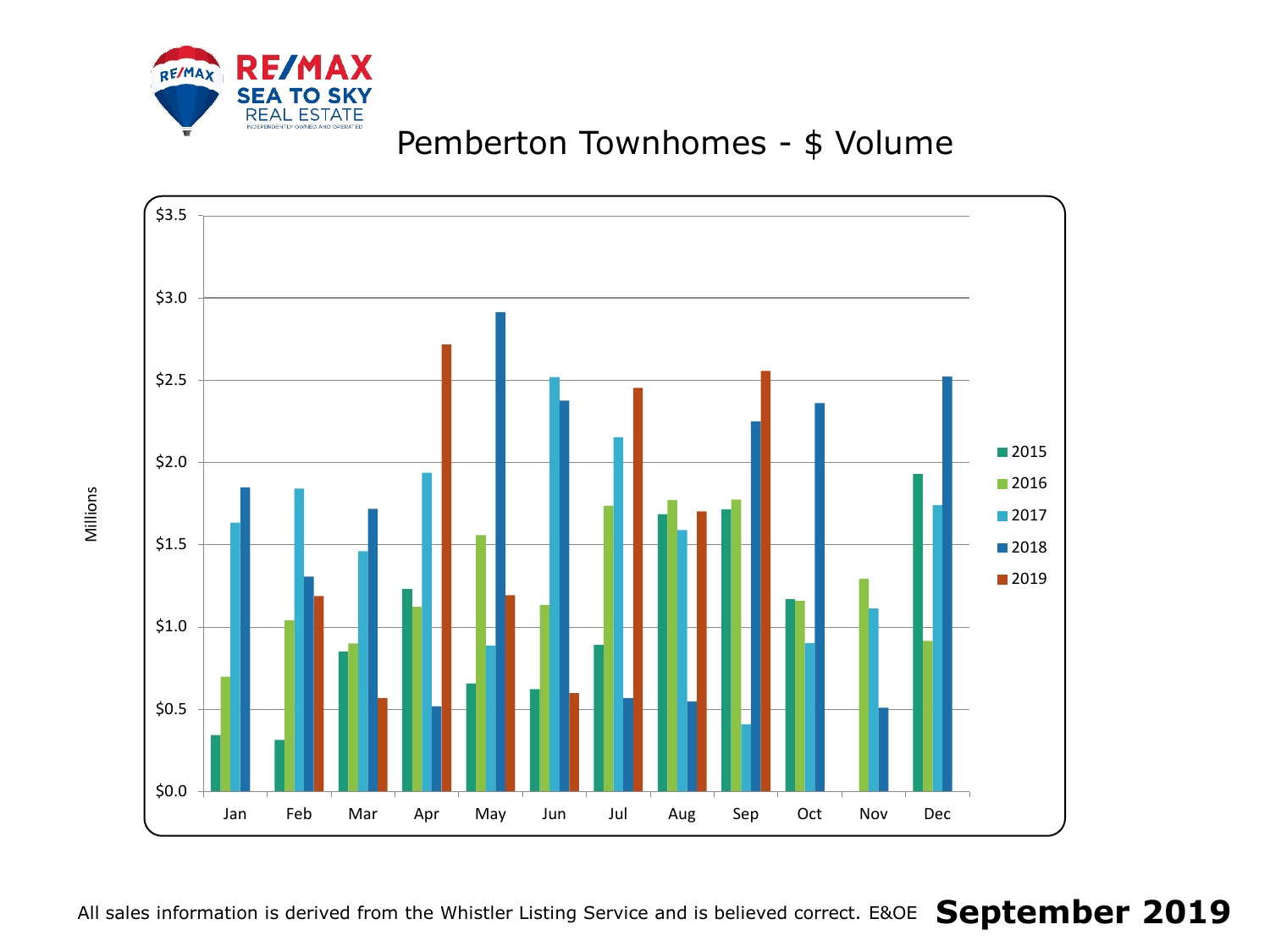

#### Pemberton Townhomes - Transactions

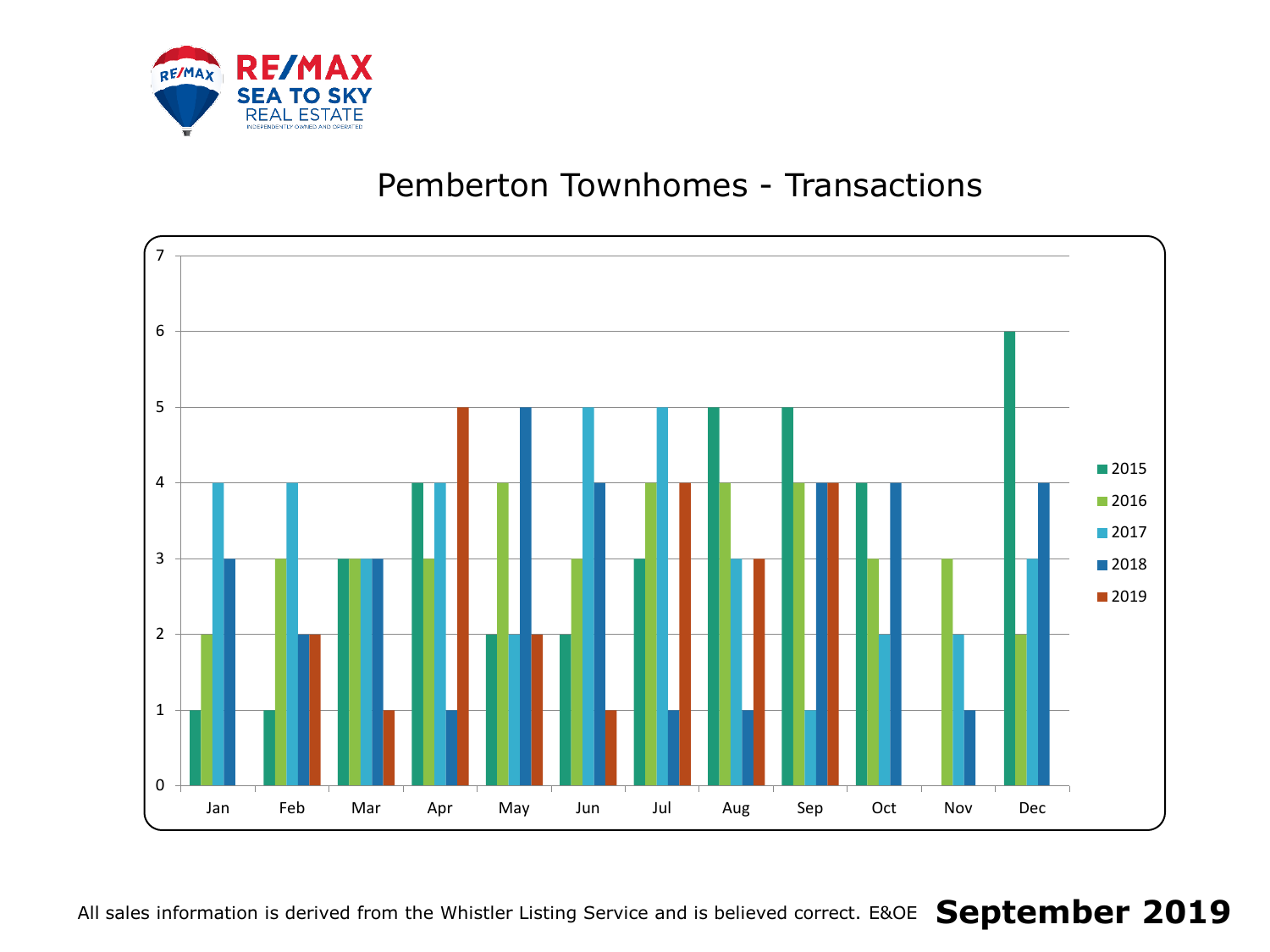

# Pemberton Vacant Land - \$ Volume



All sales information is derived from the Whistler Listing Service and is believed correct. E&OE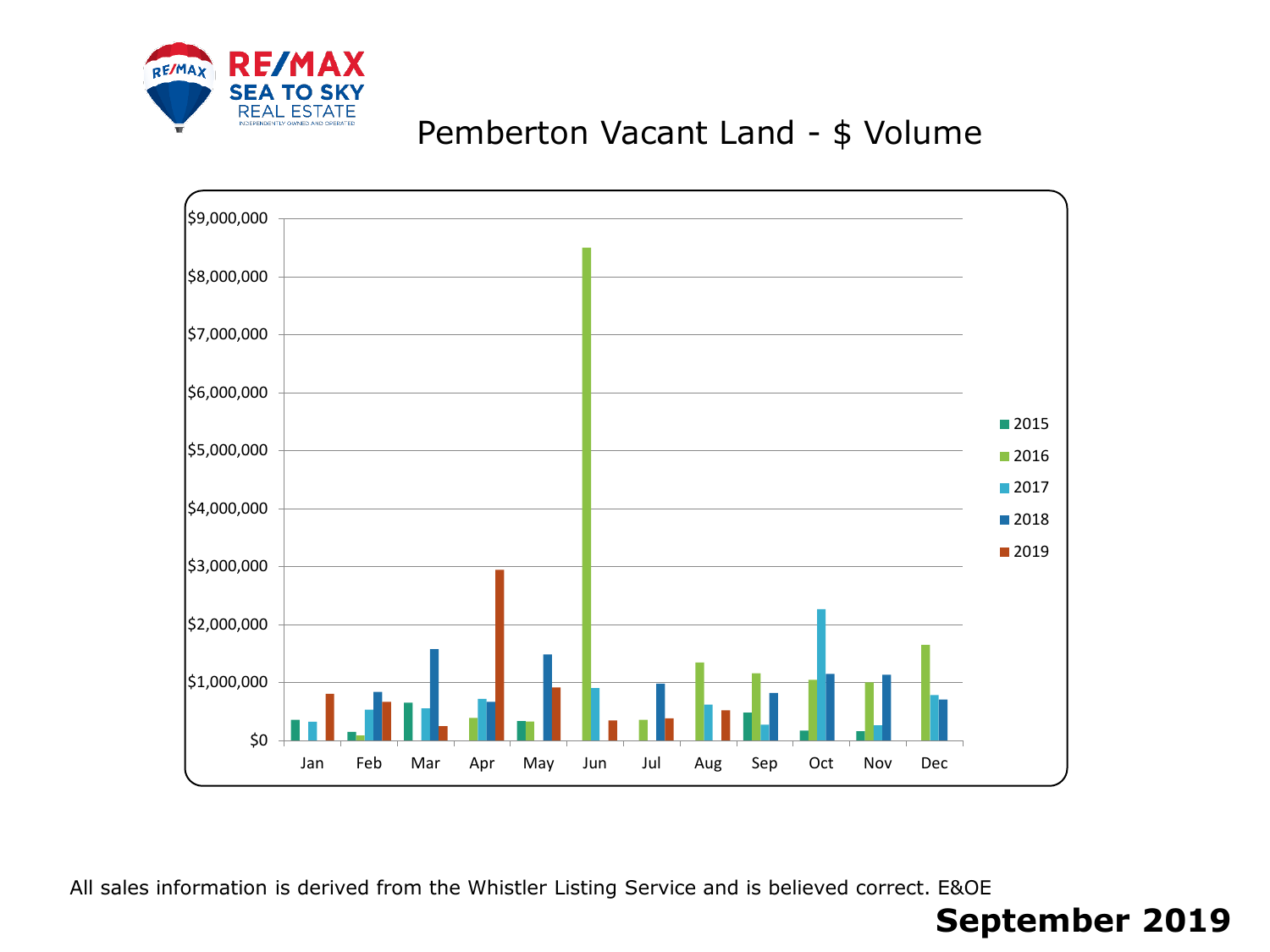

# Pemberton Vacant Land - Transactions



All sales information is derived from the Whistler Listing Service and is believed correct. E&OE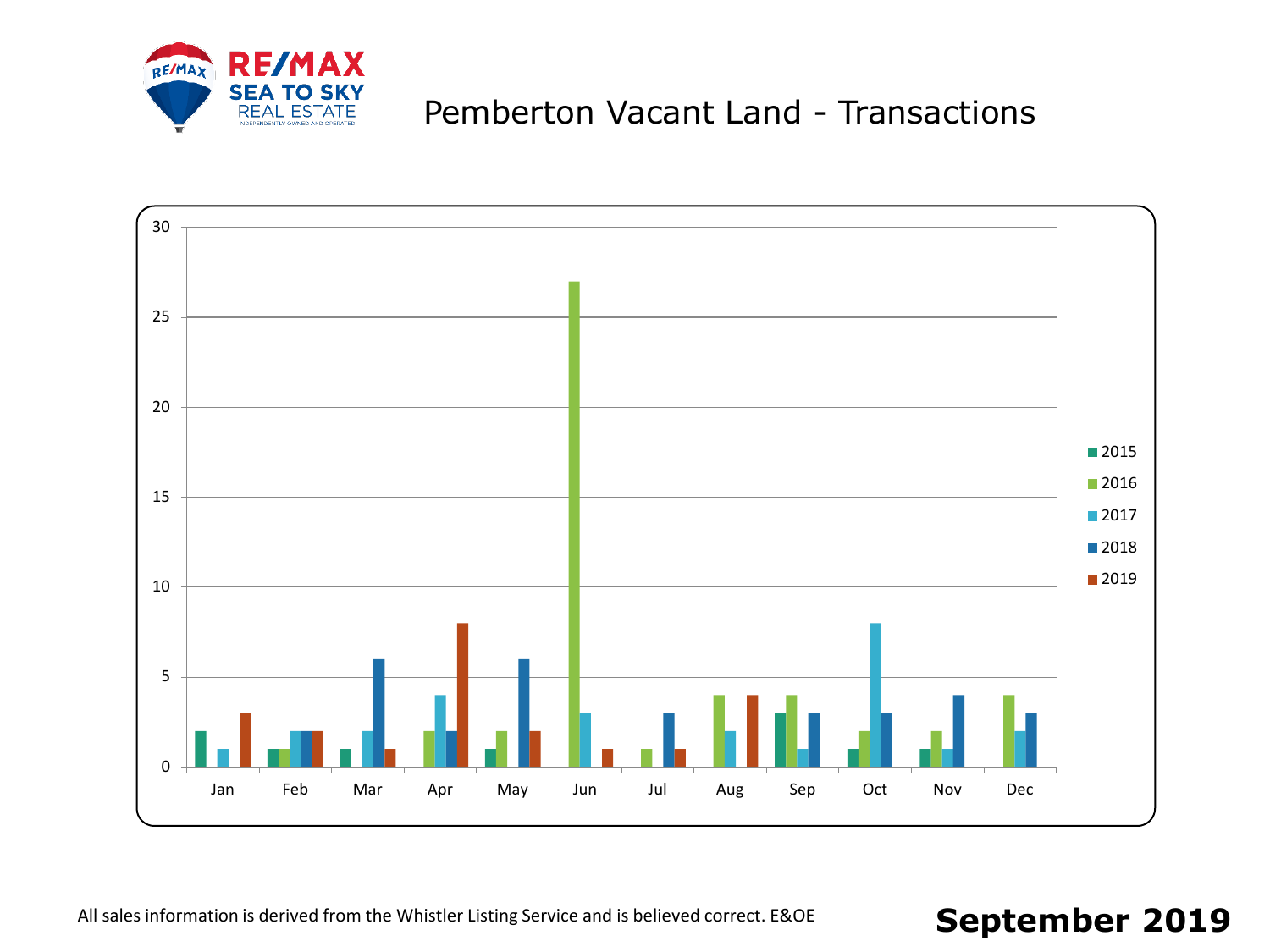

#### Pemberton Totals - \$ Volume

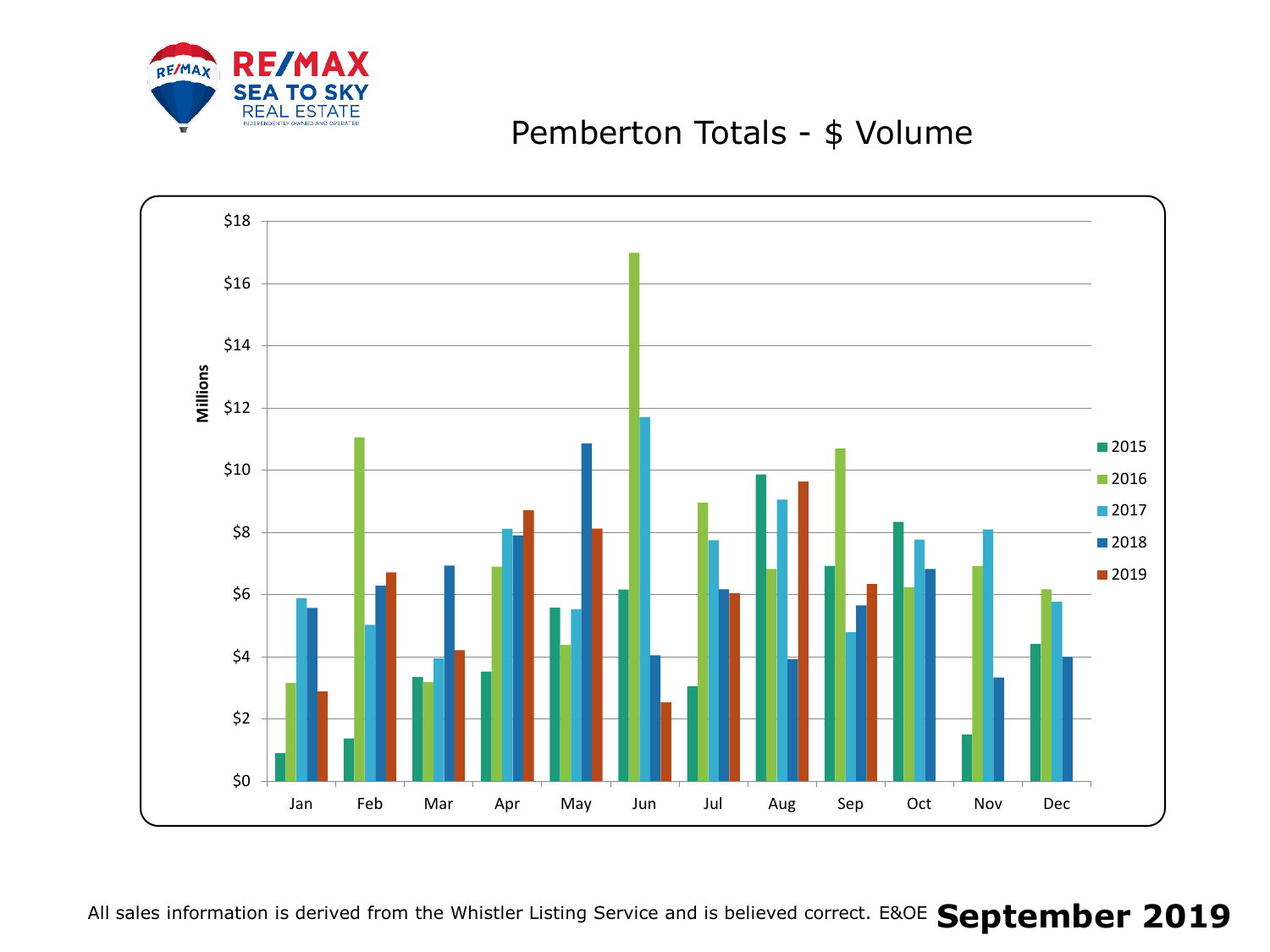

# Pemberton Totals - **Transactions**



#### All sales information is derived from the Whistler Listing Service and is believed correct. E&OE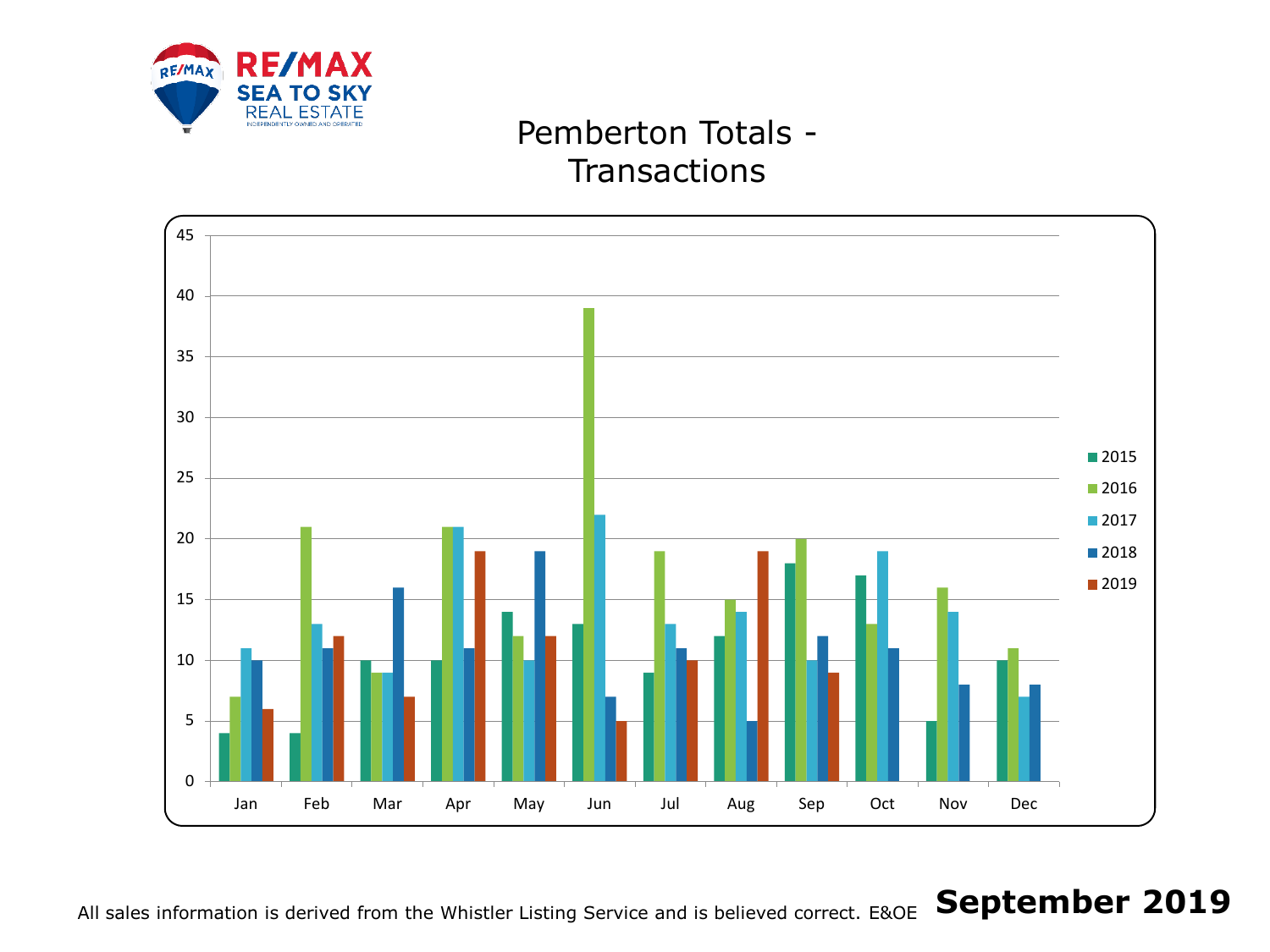

#### \$ Average - Quarterly



Please note this chart does not indicate property value trends, only the average price of properties that actually sold for that quarter.

All sales information is derived from the Whistler Listing Service and is believed correct. E&OE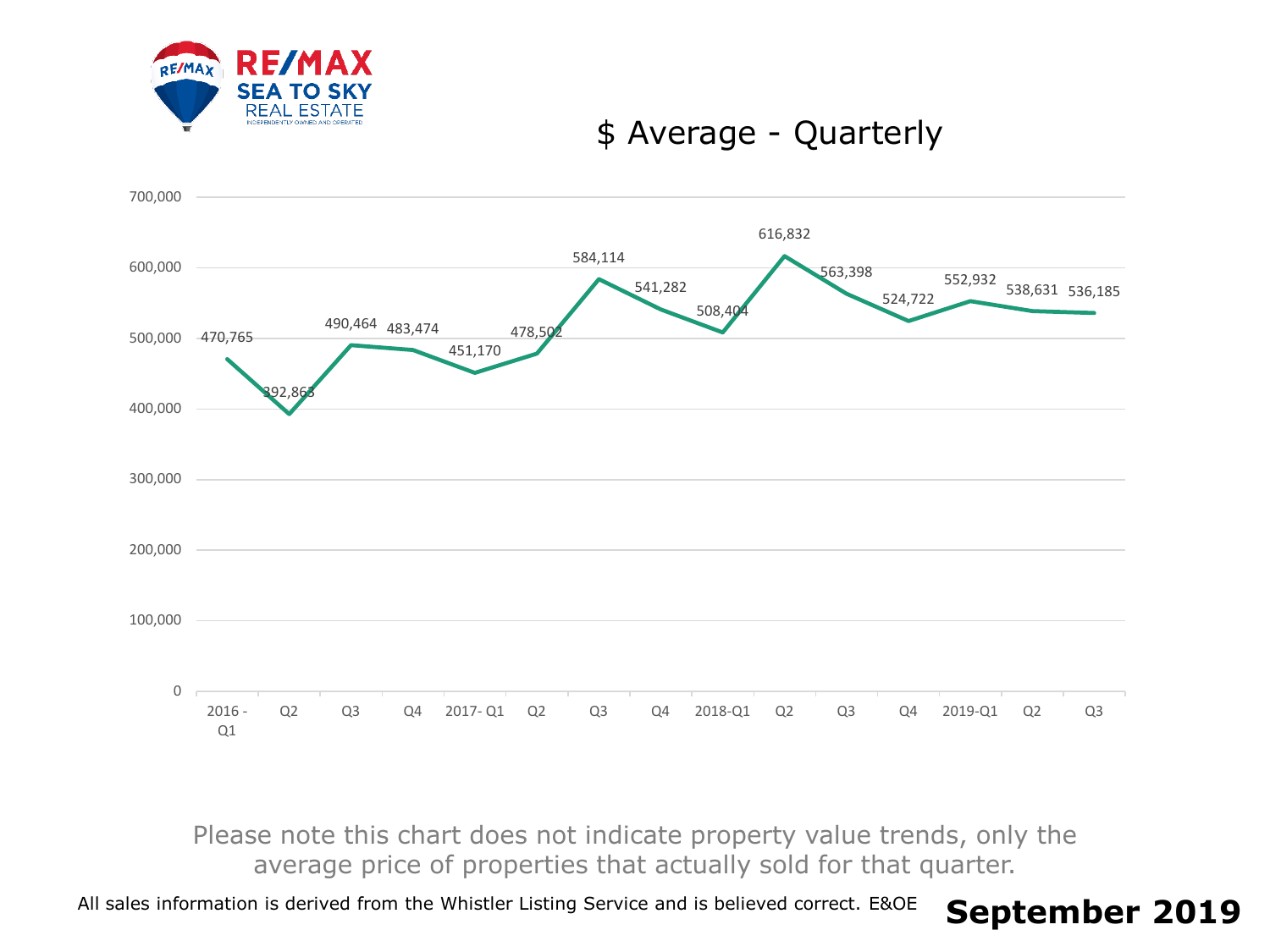